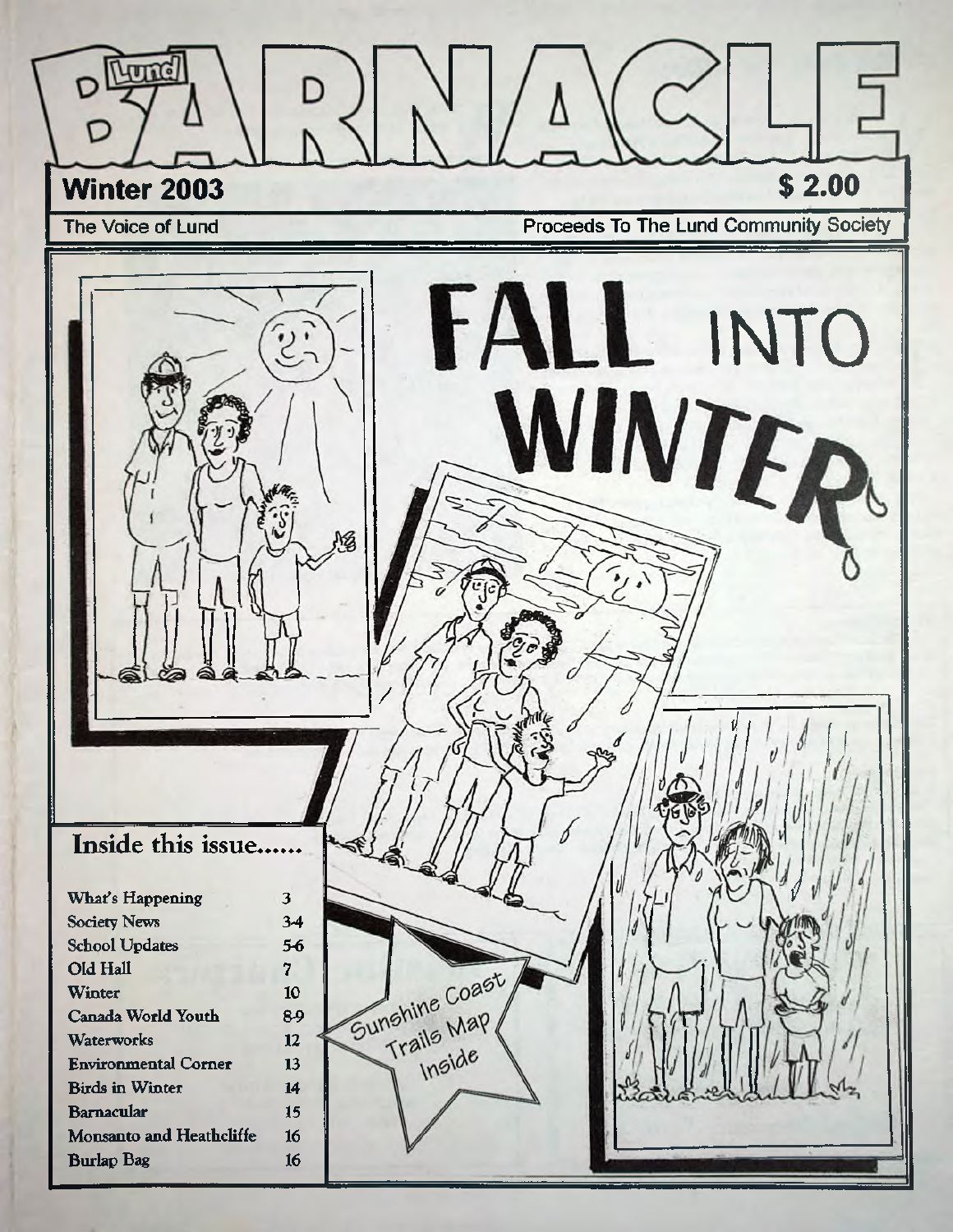# Letter from the editors...

**hander and mother nature sting edition to**<br>the dark again and again. It's taken forever and **ell, th is has been an interesting edition to** get out. Something called Christmas happened and mother nature put us in **we thank our readers and advertisers for their patience.**

All the volunteers were incredibly busy this year and it's really paid off. As Chris mentions in the Society News, we've achieved charity status which **opens all kinds of doors for fundraising. Perhaps w e'll see a new (or newly refurbished) hall after all.**

The tireless education committed fabulous International Dinner<br>raising over \$4600! It's been lit has kept education alive in Lund. **he tireless education committee has hosted fabulous International Dinners at the school raising over \$4600! It's been hard work but**

**WeVe had the privilege of having Canada World Youth in Lund who have been volunteering at the school. See Sandy Dunlop's article for more details.**

**Keep your eyes peeled for upcom ing events under our new sign in front of the school. We'd** like to give Court Cressey a huge thank you for **m aking it look so beautiful.**

ith this kind of momentum, who knows **w hat 2003 will have in store**



#### The Lund Barnacle

The Lund Barnacle is published seasonally by the Lund Community Society. Submissions are welcome in the form of articles, news items, letters to the editor, fillers, graphics and photographs. We reserve the right to edit for clarity and length. Submit to the Barnacle in the Lund School building or contact Rianne Matz at 604 483-9605. Deadlines for submissions will be posted locally

#### Editorial Policy

The Barnacle is a forum for ideas in the Lund community Editorial policy is to print what people submit in their own voices as much as possible, respecting the paper's purpose of providing a forum for the community on things that matter to it's members.

#### Barnacle Staff

*Editors fo r this issue:* Suzan Roos, Rianne Matz

*Contributors:* Caitlyn Bryant, Saundra Olsen, Val Dumin, Ted Dumin, Bany Randle, Renee Huval, Russ Morrison, Camille Davidson, Sandy Dunlop, Donna Huber, Femie Corbel, Chris Bate, Rianne Matz, Pierre Geoffrey, Katherine MacLean *Graphics and Photography:* Court Cressy, Gwenyth Taphouse, Jeannie Momberg *Advertising: Chris Bate Layout:Jeff* MacFronton

 $\overline{2}$ 

Advertising Rates

Business *Card* Size: \$7.50 Double Business *Card* Size: \$15.00 Full Page: \$50.00 All proceeds support the

*QJlundCommunity Society* ©

# **Pristine Charters**

Customized Charters ! Sightseeing, fishing, scuba diving, food & beverages

> Contact: Randal Drader Telephone: 604 483-4541 Boat: 604 483-1131 E-maii: [pristine@prcn.org](mailto:pristine@prcn.org)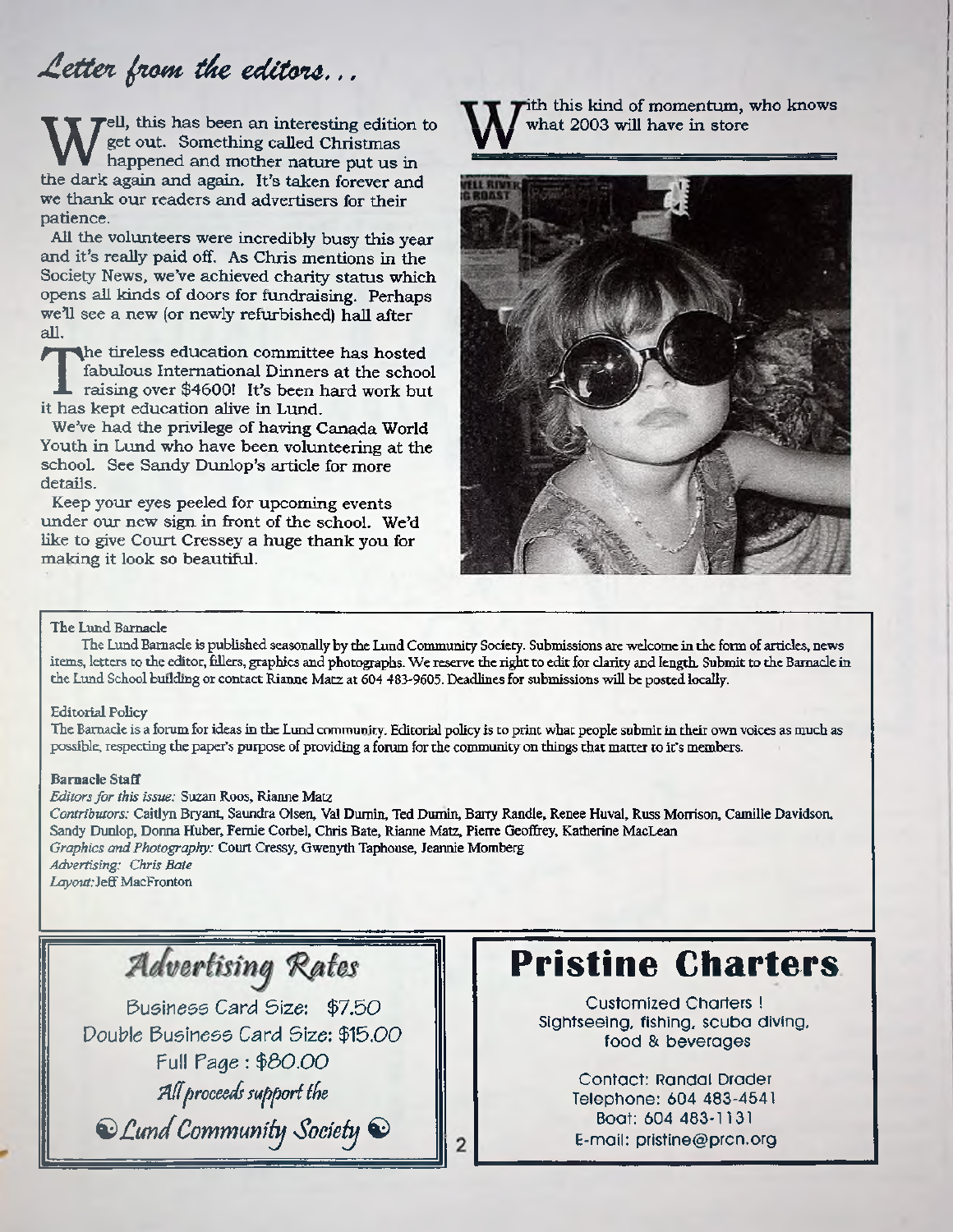# **WHAT'S HAPPENING IN LUND**<br>In the Lund School building... At the Gazebo and around Lund...

#### **January 28,2003 Lund Community Society AGM**

**Meeting at 7:OOpm. Memberships may be purchased from 6:15 onwards. Please arrive early to purchase membership**

**Saturdays Stretching Class** Maggie 483-9007

Sundays  $10 \text{ am}$ **Lund Community Church** Fernie Corbel 414-0400

4th Tuesday **Lund Community Society** every m onth **M eetings** 7 PM Chris Bate 483-3026

**Stained Glass -** Anne Moleska 483-9489 **Soapstone Carving -** Deb Bevaart 483-9695 *Combination Stained Glass and Soapstone Carving class every Saturday until the end of February.* **Drawing** with Deb 483-4238 **Tai Chi** with Bill Mckee 483-4929 **International Dinners -** Isabelle 483-8933

> Gazebo rates: **\$50 -up to 8 hours \$100 | 8 to 24 hours**

**For bookings call Chris Bate 483-33026**

# *JUST-US STORAGE*

*End of Malasipina Road Serving Okeover Inlet*

*Bill Dekort 604 483-4506*

Society News...

As the year comes to an end, Fd like to take this opportunity to update people on the accomplishments of the Lund Community Society this year.

The Lund Community Society achieved Chanty Status in October. This will allow donations to the society to be tax deductible. As of the print date, Judy Hicks (Treasurer), Rianne Matz (Fundraising

Coordinator) and I are sorting out numerous details about how to accommodate this newly registered charity's responsibilities for 2OO3 as well as plan for the future.;

A relationship with School District 47 was developed. Over the course of the school year this arrangement will cover the costs of operating the education programs. In addition to this new relationship, parents on the Education Committee and last year's primary teacher, David Watts, worked very hard to develop a curriculum for the primary program. A new teacher, Katherine MacLean, was hired for the primary program for the current school year.

On the money front, the Society received \$10,000 from Direct Access to Gaming and attained two Human Resources and Development Canada grants to assist with salaries. A grant for licensed day cares enabled us to have a new floor installed in Luna Play School.

An out of school hours program was licensed for opera- . tion by the Lund Community Society. The program only ran for a few months last spring, however, we have retained the license and hope to have the program operational again in 2003:

At the Gazebo, the ongoing construction of the stone walls bordering the field was continued. Jamie Sherritt generously donated his time and talents to refin- **; confdonpage4**

**HURFORD MARINE SERVICES** Barge up to 50 tons



3

Business 604 483-3136 Cellular 604 483-8330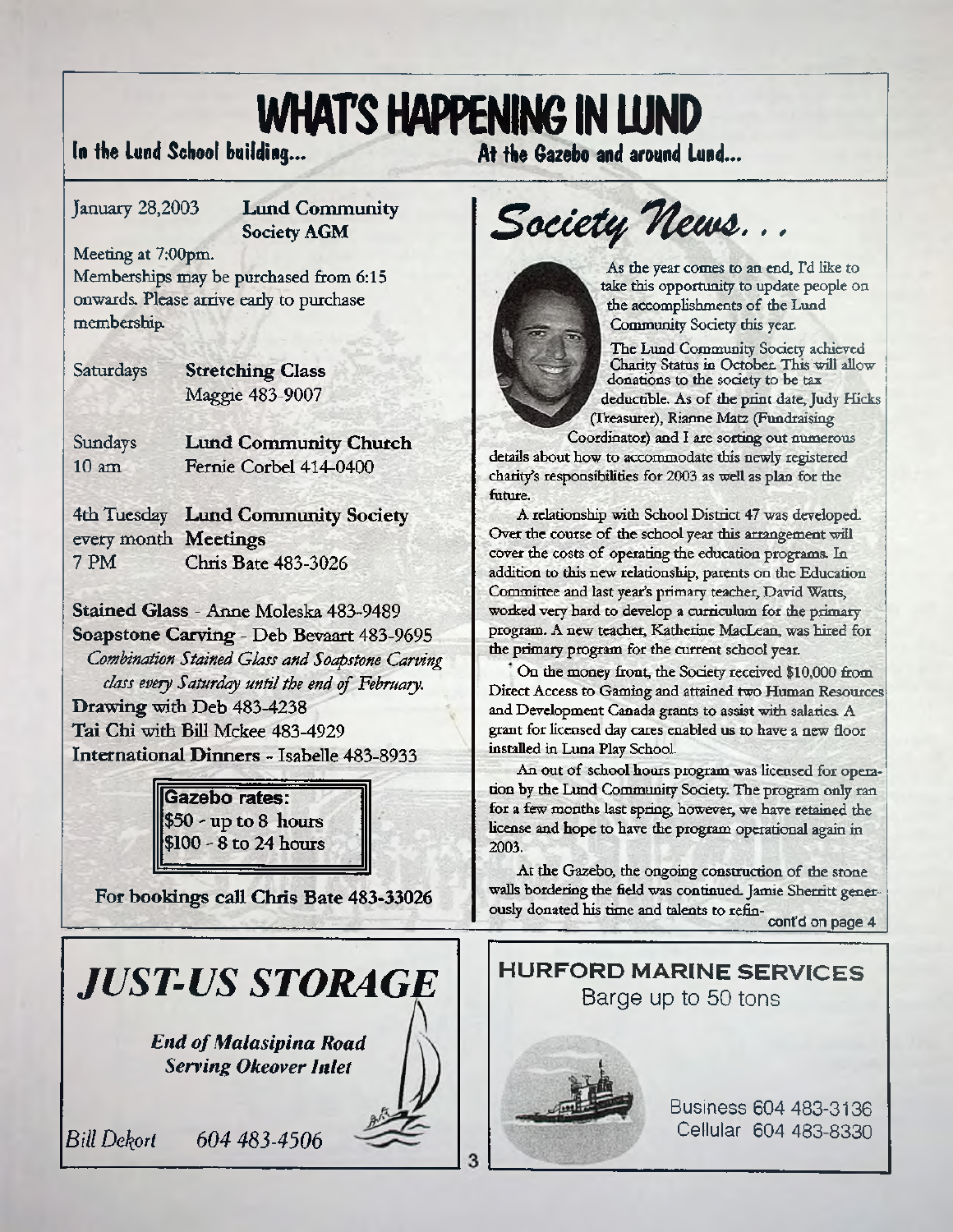#### *Society News...* continued from page 3

ish the Gazebo floor and install a new floor on the stage. Jamie also built and donated a new serving bar. Chris Marshman donated his time and skill to expand the parking lot at the front of the Gazebo. Finally, Pam Begbie donated a bench to the Gazebo grounds in memory of her late husband

In between trips to Haiti and Ghana, Jack Anderson and local sign guru Court Cressey built a gorgeous sign for the front of the school. Many people have already commented on the usefulness of the sign and their new awareness of community events.

The Events Committee, tirelessly headed by Camille Davidson, put on some rather spectacular events this year. In addition to the numerous dances, the committee coordinated the Home Grown Originals concert in June and the production of the subsequent cd. The Craft Fair and release party for the cd in November were well received. To raise funds for the school, Camille, Isabelle Morgenstern, Miriam Morgenstem and Alisha Van Belle coordinated the auction in the spring and the monthly fundraising dinners.

The Goodwill Committee, headed by Femie Corbel and members from the Lund Community Church assisted local families with chores, home building projects and helped out in times of crisis.

As head of the Human Resources and Volunteers Committee, Deb Bryant hosted a thank you picnic for the Society's volunteers in July.

Currently, the Lund Community Society is hosting four students from Canada World Youth. The students are staying with local families and working with the Society as volunteers in the school and with general clean up and event coordination.

And finally, Lund Community Society reached a milestone 81 members this year! In the grand scheme of things 81 may seem like a small number, however, take into consideration that in last year the Society had only 35 members and the year before only 22. Eighty one is a fine number and one we hope to increase, of course.

This Society had a rather remarkable year. Much of the groundwork laid this year will make next year easier. Thank you for your efforts and your commitment And here's to 2003!

### "Team Soap Box" **by Caitiyn Bryant**

The **"High School Retention Project"** is a new resource of help, statistics and recommendations.

We are six researchers who form "Team Soap Box". We, as a group of youth, research the regional high school drop out rate, which is currently 34%. We give presentations, proposals, and offer recommendations in order to be a voice for youth, teachers, parents, and communities in the North Island Region. We travel from school to school, community to community, sharing our messages.

4

The community's involvement in our project will aid in building surveys and making important recommendations to the Ministry Of Education. We feel that your involvement in this project is key to succeeding in our goals so please do not hesitate to phone or e-mail us at any time. We are in our office Mon-Fri, 9:00 - 4:30 We value the participation of the community and are deeply interested in the vision of the Lund Community Society (especially the education committee).

**We are: Caitlin Bryant, Junior Luaifoa, Rachelle Spencer, Robbie Holmgren, Karen Kimball, Michael Jacques**

**Erin Hasler** (Coordinator)

#103 4511 Marine Avenue Powell River, BC V8A 2K5 **[teamsoapbox@yahoo.com](mailto:teamsoapbox@yahoo.com) (604) 485-9784**

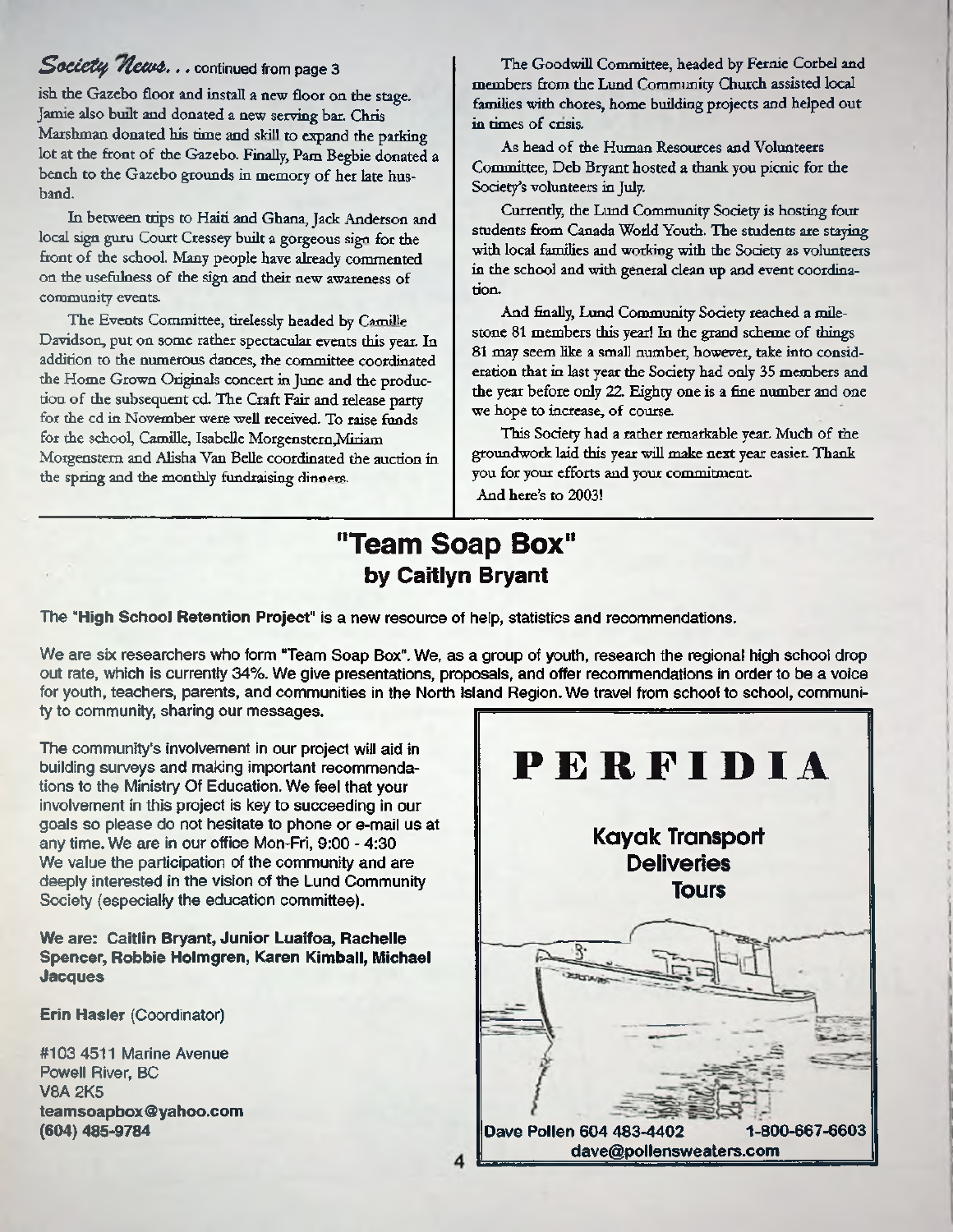# School Updates

#### **News from Luna Play School by Renee Huvall**

t's time to give credit where it's due and that is to the little pup-I's time to give credit where it's due and that is to the little poset that has been working for me for about 10 years. She's b my right and left hand girl. She recently underwent major has surgery; I used leather so I hop pet that has been working for me for about 10 years . She's been my right and left hand girl, She recently underwent major hand originally an assignment for an ECE course: to make a buddy puppet There was an introduction to the magic of puppetry and the concept of puppetry being an extension of the animater... My puppet, Bernice, was made on a snowy night in Wild Wood on an old bobin treadle sewing machine with scraps out of an

old sewing basket: brown linen, blue buttons, a snip of black fringe, a piece of red tie and some thread . She made her debut at James Thompson in Leslie Paul's class . There were no rehersals but I did feel a bit of magic when 1 could feel the children believing in her ( like when you tell children a story and they are spell bound, even a little). Then I had to wrap her and mail her away to my teacher in George (I was distance ed.). When she

up Prince

returned she came to work with me . She has talked to the children when they haven't wanted to talk to grown ups, she is their comrade : their predicaments are the same, she has scared big dogs, she doesn't like to be put away ...

What makes her so believable ? I think it's that little bit of magic.

#### **Lund Discovery School Primary Class**

The doors of Lund Discovery School opened on Tuesday September 3,2002. Eleven children enrolled in our primary class. The children attend four days a week, Tuesday through Friday. The curriculum designed by last year's teacher, David Watts, is now being articulated by the new primary teacher, Katherine Mclean. The curriculum is a living curriculum that speaks to the whole child. Each year this curriculum will be developed and expanded in response to the children's needs.

The environment (the world around us) becomes an important teacher as we walk every Wednesday morning (9:30 - 11:00 if you are interested in volunteering) mapping our walks; discovering artifacts in the woods; collecting seed pods for identification; sketching interesting structures; exploring different routes to Lund Lake; visiting the echo pipe by the Lund Water Works; having an impromptu talk with Lloyd about the Lund water supply.

Inherent in this curriculum is the need to listen to the children as they explore and question their world, Newswatch is about the world at large. We have talked about two important news stories.

The Leonoid meteorite showers on November 18<sup>th</sup> and 19<sup>th</sup> which we missed due to the fog and rain. We also studied the horrendous oil spill of the shoreline of Spain where 77,000 tons of oil spilled and covered the shoreline! The children recreated the spill and brainstotmed ways that the spill could be cleaned up. There were some very original ideas including saving two of each animal and

bird and creating a sanctuary on shore so they could breed (I think this has been done before?)

Canada World Youth program is present in our school at least two days a week volunteering in the primary classroom. Nella and Shawn quickly won the hearts and minds of the children. Their first big project was to paint the loft space in Egyptian blue and hang Christmas lights on the ceiling for a celestial effect It looks beautiful! Our next big project will be to have the children paint constellations on the top ceiling. At the moment we are (re)familiarizing ourselves with the constellations and star maps. David and the children studied astronomy last year and it is wonderful to see how much the children remember from their previous study. We are building upon what we already know. The children have created their own birth-star map, thanks to a wonderful website on the internet! The work should be completed in time for our special Christmas dinner and 'Twelve days of Christmas in Lund."



**Nella and Shawn share their stories with the children**

Inner work is an important part of the curriculum. We take the time to explore our feelings about others and ourselves. Today we brainstormed "Ten Ways to Make Friends."

Be kind. Be generous with compliments. Give gentle hugs. Laugh with a person not at a person. Be careful and gentle with a person's feelings. Never threaten a person. Be patient with each other. Invite someone to play. Smile a lot! Do something special for them.

In this spirit the children have practiced Random Acts of Kindness for two weeks of school for their secret buddy. We have agreed as a class to take the time every day to sit in a circle and discuss feelings, injustices and successes. This is critical to our wellbeing.

There is so much to share about the Lund Discovery School. Did I tell you about the tree house we want to build? and the overnight camping to watch the stars? and the wonderful stories? and Ayana's French lessons with tea and chocolate chip-peanut butter cookies? Curious? Call and drop in to see what we are building together in this community?

Inquiries should be directed to Katherine Mclean.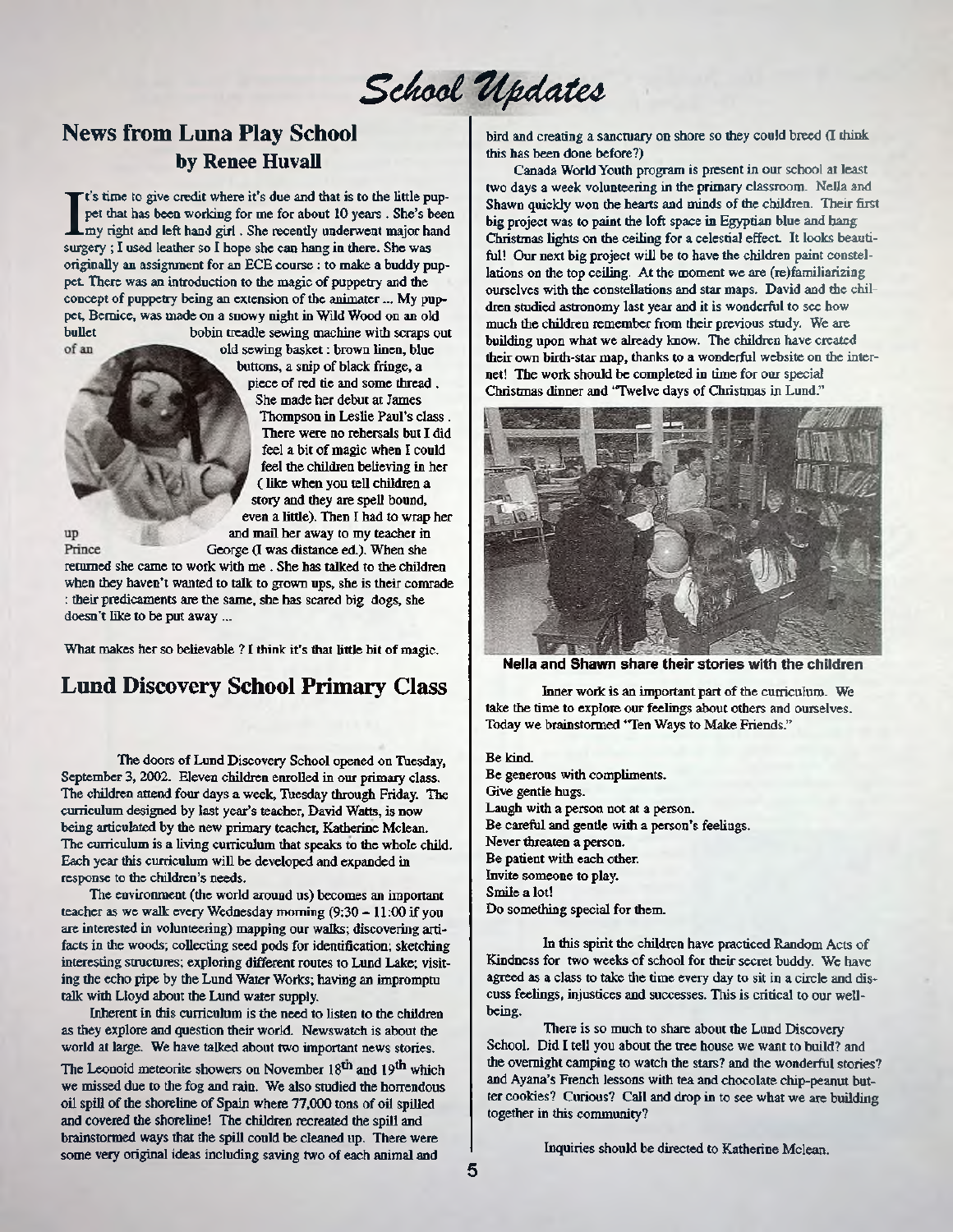#### **Notes from the Senior Class By Barry Randle**

chool began this year on September 3rd and this year's enrollment was better than ever with fourteen students ing on for the senior program ranging from grade 9 to grade 12. Unfortunately we got off to a very slow start as chool began this year on September 3rd and this year's enrollment was better than ever with fourteen students signing on for the senior program ranging from grade 9 to were expected to shift the delivery of our curriculum from the correspondence school, NIDES, to a new system delivered via computer. After a couple of weeks though things started to settle down as the new computers arrived and the textbooks finally came in. Now the students are moving along in their courses and we are looking forward to a very academically successful year, we are even hoping to post our first graduate by the end of the year. But, of course, the Lund school has always been about much more than just excellence in academics.

*A lt in aditpromisesfo he a very fycifiny year.*

In this year we have begun our archery program hosted by Daniel Friesen at his outdoor range on Malaspina Rd.<br>The participating students, many of whom took the course last year, are already showing marked improvement and e o far this year we have begun our archery program hosted by Daniel Friesen at his outdoor range on Malaspina Rd. The participating students, many of whom took the course is striving to top Morgen Shull's final score last year of 28 out of a perfect 30. Every Tuesday afternoon we can be found out at the range honing our skills rain or shine.

The sewing and textiles program run by Alisha Van Belle has also started up and students of this course are already producing some beautiful articles of clothing with many more planned for the future.

Every Wednesday afternoon is Art in the senior classroom. Once again Rianne Matz is teaching the students the fundamentals of fine art painting with acrylics. So far the focus has been on still life painting with emphasis on the creation of three-dimensional images and various techniques of using colour. In the future we are anticipating a line drawing course with Deb Bryant, a pottery program with Ron Robb, stained Glass with Anne



**Alex and Daniel take aim**

Maleska and hopefully even soapstone carving with Deb Bevaart, The students are hoping to be able to display their various art works to the community in and end of the year art display and fashion show, so keep your eyes open for that

Since we have no indoor sports facility in Lund we are also traveling once a week to town to use the Powell River Recreational Complex to get some physical

education, this of course only enhances the student's other phys ed activities of playing football, baseball and basketball in the rain.

We have also had many shorter programs including a mushroom identification walk with Christine Woolcott and Anne Clements of the Malaspina Naturalists, a discover scuba program with Gwyneth Taphouse of Good Diving and Kayaking and an opportunity to talk with and meet the makers of the movie "Through a Blue Lens".

he students have also been very active in fundraising endeavours for their student activities fund. So far there has been a car wash, a garage sale and an ongoing bottle drive, bottles can be dropped at the school or contact Shannon Bomford for more information. We have many plans for these funds that are being raised. Hopes are that we will be having another ski trip to Mt Washington at some point over the winter and we also planning a major end of the year field trip to Vancouver Island to visit museums and chocolate factories and try our hands at surfing and caving. Please help out with these more than worthwhile causes and come and support the students with their fundraising efforts.

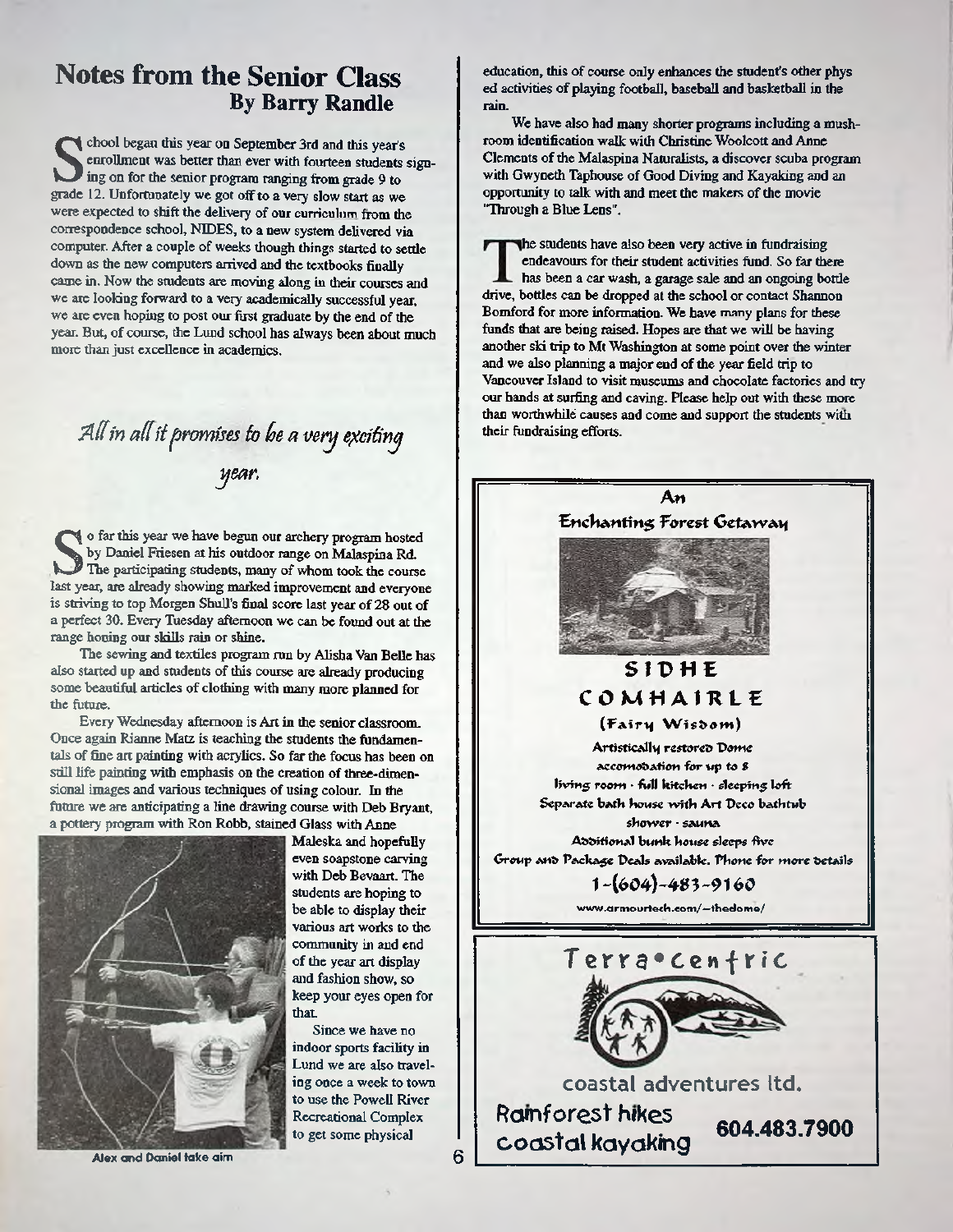# Halloween



#### Check out our new kine of Hobie Pedal Kayaks **They are extremely efficient**



## *Chris !Matz Construction*

*M aspects of quality construction Over 20 years experience*

*10038 Finn Bay RD.*  $483 - 9605$ *Lund, <BC'V0N2g0*

1 ectric Lightning **Residential and Commercial wiring since 1981** Contractor License # 9549 **Don Worthen 604 483-9897 Cell 604 483-1497 11**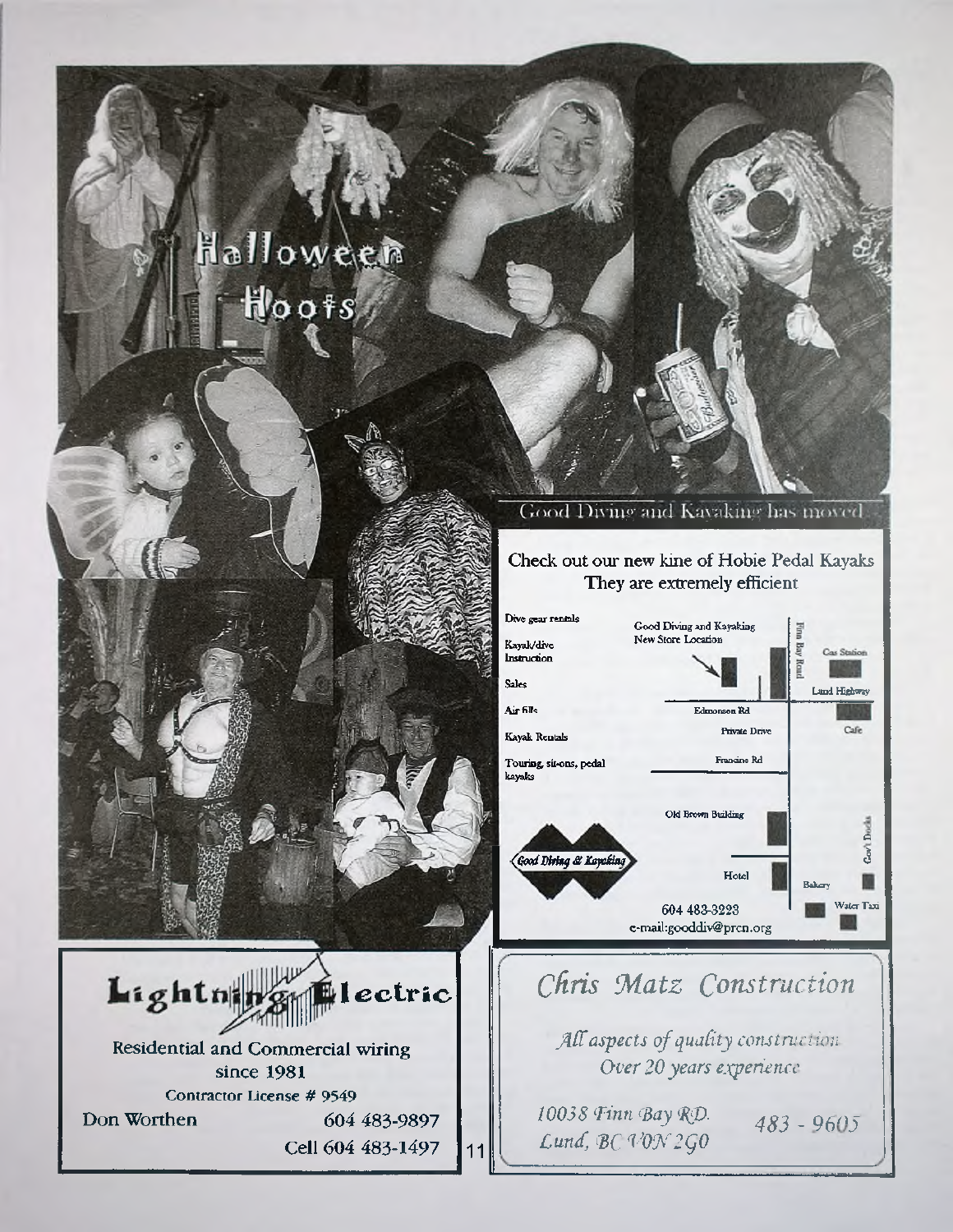#### *T iJ a te M w tfo Cuss Morrison*

aking for granted the primary components of our Universe, which include matter, energy and the forces that coordinate our planet's mere existence and placement in an energy bath, water is the most important ingredient of life as we know it. Any human that does not have respect for what this means, is out of touch with the true reality of the life here. Granted,some people are without full mental facilities, or are so immersed in living as a struggle, they fail to see and embrace the full beauty of the world.

A world that seemingly has been placed in the shakey hands of humans. Perhaps not everywhere in the human realm, but at least in our culture,most people are too concerned with padding their nest or courting some personal future that they fail to see the detrimental effects human activity is having on this otherwise wonderful world. Yes, there are also those, like myself, who slip into one form or another of oblivious thought to avoid either seeing or acting upon the blight that is upon us. However, with this writing I hope to improve some small corner of your mind, and mine; perhaps, that change may blossom into attitude or action that may give us all renewed hope.

Water is all around us and within us. In the air we breathe, in the soil at our feet, and each of our cells is a bag of water with a full spectrum of dissolved necessities of life. It should be no surprise that life came to use the primary liquid on this planet as the solvent for its flow. It has been speculated that life is simply a property of the carbon atom, another important component of life here. Perhaps the same could be said of water.

The chemical and physical properties of water not only are super tools for the processes of life but also aid in supporting an environment conducive to the propagation and spread of life.

One of the unusal properties of water is that it's solid form is less dense than its liquid state. Even on a freshwater lake (salt does increase the density of water), ice floats. This is not true for most liquids, as the temperature decreases to the solidification point, the solids begin to form and they drop to the bottom of the liquid reservoir (in the presence of gravity). If this were true for water our world would be quite a different place; inspite of the heat coming from the center of our planet, the oceans and lakes would freeze solid from the bottom up. Seasonally, there would be a thin layer of liquid water at the top surface (again, salts could further complicate this simple scenario). What solar energy is collected from the sun would readily radiate back out to space. If there was life on this scene, it would be different

Actually, this scenaio strikes a funny cord at the moment of writing. One of the items I intended to write about relative to water was the hydraulic principles in the formation of potholes in dirt or gravel roads.If we were still here, and with cars, if pools of water froze from the bottom up,potholes probably wouldn't be a problem in the cold of winter!

On the subject of potholes, this is where this writing may find a small seat in your mind and be a nuisance to the end of your driving days. Driving a car wheel through the center of a dry pothole is not too likely to make that hole any worse. However, fill that hole with water and other principles come into play! Worse at higher speeds, the hydraulic pressure of the moving water blasts out the road material, making the hole steeper and deeper. Fast-moving water does not act like

the liquid water we are familiar with. There are even tools on the market that use extremely high-pressure water (only water!) that can cut glass or solid bed rock.

Rudely speaking, people who drive through flooded potholes, without at least trying to avoid them, are among the idiots of our world. Not only are they abusing their car, they are further degrading the road for the use of others. Probably they are the same people who throw things out of their overembellished home without any thought to what becomes of it. Flush and forget, buy and be happy; you know the type.

When there were relatively few people around the world they could all carry on padding their posessions and working for their personal futures without the need to be concerned about the overall health of the planet. As the then there were relatively few people around the world they could all carry on padding their posessions and working for their personal futures without the need to of the animals, they lived in a shifting balance and were mainly at the mercy of the of climate and planetary forces, and, as with us in our time, immersed in the realities and dynamics of water.

However, now, with our population and our activities as they are, we are suffering effects from our own by-products; as yeast in a batch of wine. In the case of the yeast, lethal effects occur when the level of by-products, alcohol, is high enough; this occurs even when there is food (sugars) remaining. Some yeasts can tolerate somewhat higher levels of alcohol, and additives to the environment can moderate or delay the effects of alcohol. Of course, we differ from yeast in that we can be aware of changes in the environment and possibly take steps to avoid our demise. Can we do it?

Monitoring, or watching, our environment requires taking a careful look at the waters of our planet, and the atmosphere. The waters and the atmosphere are not two separate entities, they are really just different concentrations of the fluid we live in. There is air in water and water in the air, and few elements and compounds in one that are not in the other.

Pollute one means polluting the other. In other words, toxins move about freely in this fluid that we are immersed in. Our very bodies are little more than bags of fluid; fluid that is in constant exchange with the fluids around us. However, life, is by definition, a self-contained mechanism that controls this exhange.

With that definition in mind, you are welcome to be optimistic that we can evolve and adapt to these changes that we are malting to this fluid we live in. However, the rate of change in our environment can become high enough to over-whelm the slow to adapt systems of higher organisms like ourselves.

Our technologies might save some portion of us, but do you wish to live in a world where you cannot go outside of a container without an atmosphere suit? We might be able to avoid this if we all paid sufficient attention to way we treat the air and water around us.

Some time, cup some drinking water in your hands, look at it and imagine it is your blood, and you are about to take it back into your body. Think about how that water will help to get you through another day. Truely, wate ome time, cup some drinking water in your hands, look at it and imagine it is your blood, and you are about to take It back into your body. Think about how that water will of life on this planet. Did you know that the salt-content of our blood, its salinity, is similar to that of our oceans?

Please, treat water with repect. Or it may well flow away from you. If there is a next time, among other things, well look at dilution factors; how rinsing something, like a freshly emptied pop bottle, twice with half as much water each time as rinsing once, can result in the bottle being up to a thousand times cleaner, or more, (Do the math, you'll see.)

In the meantime, may the waters be working with you.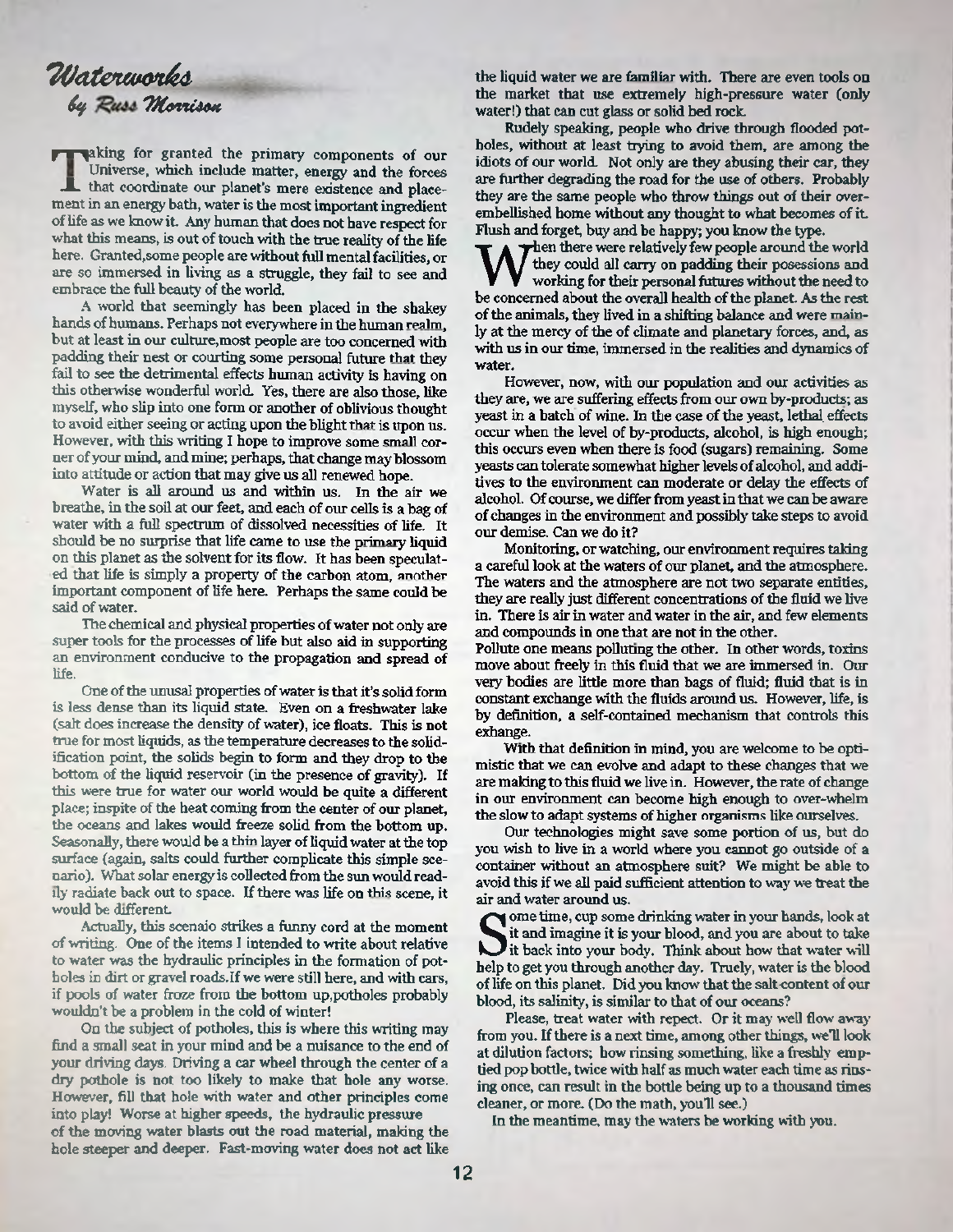## ENVIRONMENTAL CORNER

#### <span id="page-8-0"></span>*Wake up and smell the rubber* O pinions by Rianne Matz

**The furning.** Does it make sense? If we were this ten to Norske Canada it makes absolute sense. In the fall enviromatters newsletter we are told there will be a reduction in particulates. No **ire burning. Does it make sense? If we were to listen to Norske Canada it makes absolute sense. In the fall enviromatters newsletter we increase in sulphur dioxide and a lower overall metal content in the ash with no odor or visible smoke. Who are going to be the monitors? The company doing the trials ? Or government officials that have already approved these trials? Who suffers from these deci**sions? Do any of the decision makers live under this<br>pall of steam and smoke? I read a letter sent to the *l* read a letter sent to the Peak where a woman from Port Alberni was warning **the people of Powell River of the terrible effect it was** having on her and the town. I think she would dis**agree with a few of these statements.**

**i** f this is so good why haven't we thought of it sooner? I guess in this time of Orwellian speak we are told to believe a thing it must be true. I beg to differ. Not all I read is truth. I do believe we **f this is so good why haven't we thought of it** sooner? I guess in this time of Orwellian speak if **we are told to believe a thing it must be true. I need to support the appeals being heard and not let this issue slide . Keep it in the media and your minds. Tell your friends and relatives all over the world. Voice your ire. Share your despair. Continue to care about the way decisions affect us.**

**The Environmental Appeal Board heard the appeals the week of December 9th to 13th in Powell River. Appealing the use of Tire Derive<br>Fuel trials was Philip Fleisher, Paddy Goggins, John he Environmental Appeal Board heard the appeals the week of December 9th to 13th in Powell River. Appealing the use of Tire Derived Keays as well as the Sliammon First Nations.** In Philip Fleisher's statement of points he asks that **these trials be abandoned because of a likelihood of an increase in emissions and the increasing risk to health and the environment. He also states that the quality of hog fuel, which is the motivation for using TDF, is already problematic for human health and the environment. Mr. Fleisher also suggests that the Port Albemi and Mackenzie TDF trials were defi**cient. In Mr. Goggins statement of points he endors**es all of Mr. Fleisher's points and reminds the**



**Environmental Appeal Board of the current recycling program for used tires in the province and the possible necessity of trans boundary shipment of other tires for TDF burning purposes. The current use of natural gas w ill be replaced by tires and we are** expected to believe that this will be cleaner.

**attended the first two days of the hearing and was disheartened by the lack of public involvement, If we care so much about our environment, as I believe we all do, why do so few people show up** to support the position that this is not something **that the community at large wants. That is where the real power lies, not behind the host of lawyers present on Norske's behalf. If we want to change the way decisions are made it is up to us to be present so** that the beuracrat making the decisions see which way the wind is blowing. We are it and we surely will **have no say unless we become a presence at these kinds of hearings.**

Since I initially started this letter TDF burning<br>
in Powell River has begun. This will take away<br>
from the current 85% recovery and recycling<br>
rate this Province is now seeing. If the only company **ince I initially started this letter TDF burning** in Powell River has begun. This will take away **from the current 85% recovery and recycling doing such a good job is put out of business because of this kind of disregard for the environment what chance is there for the three RRR's we teach our children in school to be implemented. Why would they bother when we can just bum whatever we want.** With a permit of course. This is the Ministry of **Land, Air and Water who have approved this trial.** Write them a letter. I will be. Let's all wake up and **not have to smell the mbber.**

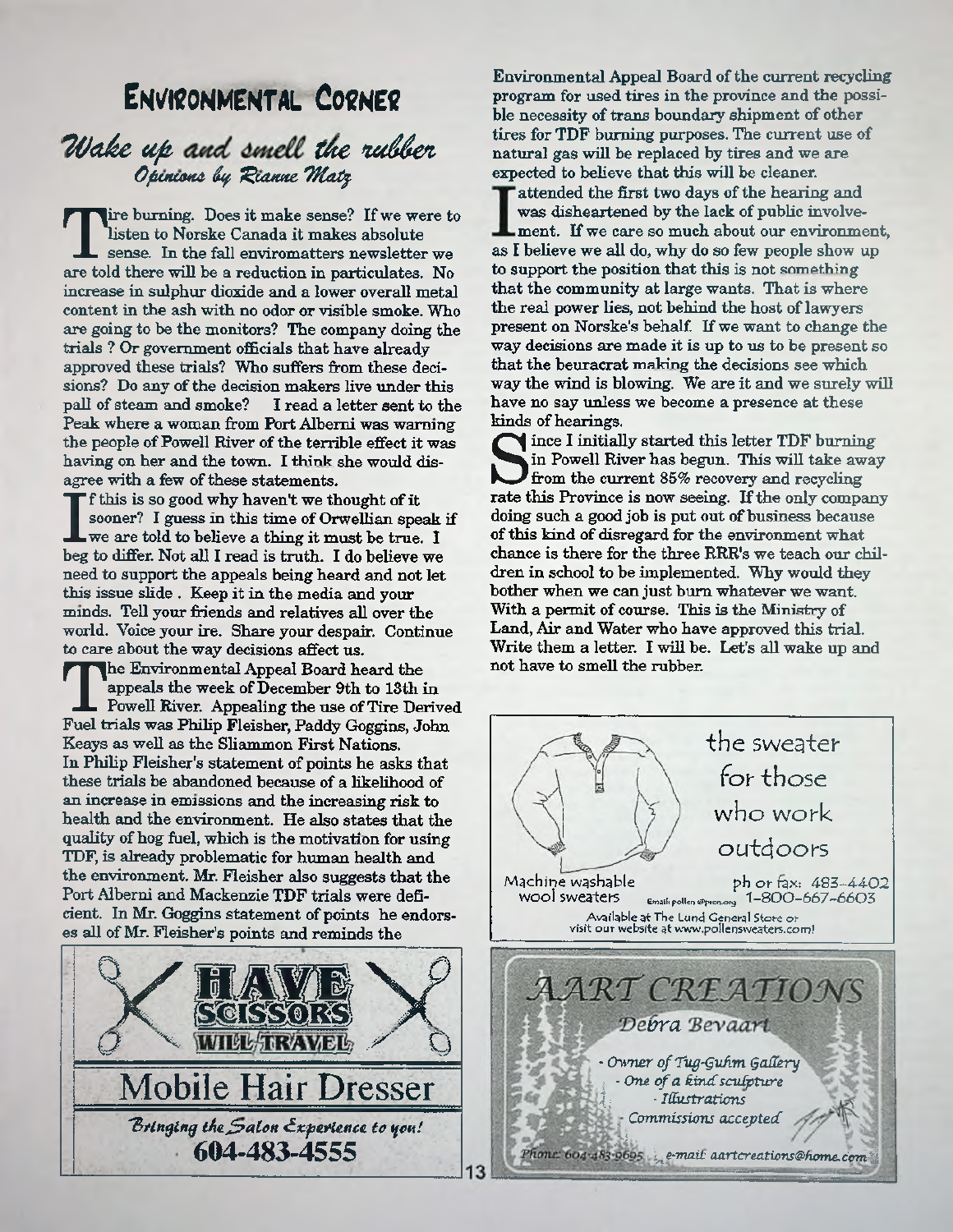#### $\cal B$ ords in Winter *S y P ienne fy o tffie tf*

The sky has taken the colours of the ocean and it is not easy to distinguish with certitude where one begins or one ends. The winds have died in the first glimmer of morning light and the cold that stabs me now with a thousand knives is like a memory of their last freezing breath: an agony. My own breathing steams out of my lungs in thick white puffs of smoke. Today it is certain, I can feel it: W inter has fallen on us, congealing our landscapes in silvery shades of grey, chilling change into immobility. Standing alone on the shore, faring the sea, I bury the thin spot on my head deeper into my woollen toque trying to make enough room inside to cover my ears with. I have been here for an hour, maybe. With my eyes glued to the small end of my telescope or to my binoculars, I hardly keep track of time, too busy observing, counting and recording the birds that have come in unusual numbers to find shelter in the protection of the bay. It is time for the water birds: another season in what I have come to think as "the silent world of birds", in opposition with the noisy, singing realms of our springs and summers when the woods are alive with chirping and chattering and it becomes difficult to focus on anything in particular because there is so much going on.

The coasts of B.C. become, in winter, home to millions of birds attracted by the mild weather and the abundance of the food sources. For the most part, they are migratory water birds that breed in the high arctic or on northern inland lakes. As their summering grounds vanish under heavy carpets of ice and snow, they get pushed toward the sea where the waters stay open all through the dark months of the year. They usually start to arrive during the month of October, with a peak in November/December, though this year, because of the record high temperatures, the birds have been extremely slow to move south and their numbers have seemed to be very low so far. The bulk of those that winter with us consist mainly of diving sea ducks and gulls. Between the two groups (II species of diving ducks, 12 species of gulls recorded for the peninsula alone, including such rarities as Iceland, glaucous, and the Eurasian common black backed gulls) they probably make up half the population of our wintering migrants. The other half consists of all species of loons, grebes, murrelets, cormorants, shorebirds...etc, that visit our coasts. A total of 63 additional species, critically depending on the quality of their water habitat and the availability of food like mussels or krill to survive.

For the bird watcher spending the winter in the area, the gulls are particularly challenging to identify. Not only are the species very similar, but their plumage undergo continuous transformations for 3 to 4 years, passing through up to 9 transitory phases until they will acquire their adult feathers. To make matters worse (or better depending on the point of view!), B.C. hosts the highest number of species of gulls to be found together anywhere in the world. It is not rare to see between 5 to 7 species side by side in places like Sliammon or Willingdon Beach. Just now, a male hooded merganser is parading in front of a group of apparendy indifferent females. It opens and closes its crest, revealing the remarkable, white patches that it wears, usually concealed, on both sides of the head, signalling to all its readiness to engage in mating. The ducks coming out of edipse after their autumnal moult are dramatically beautiful, painted afresh in their newly grown nuptial plumage. The drakes are especially attractive with their striking patterns and colours flashing emerald, blue or purple markings and stripes at us, making them easy to identify even for the untrained observer. Earlier, I had spotted the uncanny pale ydfow eye of a herring gull among hundreds of other seagulls sitting on the spit uncovered by the ebbing tide, with their feathers ruffled up to trap air to ward off the cold.

I have finished counting the birds now but I stay here, taping my feet together, frozen to the bones, scanning the beach or the ocean, stopping my telescope here and there at random on this bird or that, for the sheer joy of seeing again their familiar and surprising beauties. There is just no end to learning. Always I discover an unseen detail of plumage or puzzle over some new behaviour or just let myself be contemplative and drift away in dreamy happiness. It is then, when my mind sets on a

path of its own, that I may be learning the most about birds. Birders have created a word for it: "jizz". The jizz is the intimate knowledge one develops of a bird because one has seen it so many times that a simple flicker of wings becomes enough to be able to recognize it. Everybody has experienced it to a certain extent; without realizing it. We all get some familiarity with bald eagles for example; enough to allow us to identify them and tell one another "Look at the eagle there!" even when we can't see the white in their tail and head One develops those aptitudes and becomes better with practice.

Knowing our environment has grown to be one of the most important challenges of our time. The issues go far beyond the mere collection of data to be classified and filed. Better understanding the place where we live means being able to better protect it. It means having a first-hand insight into what is needed for its survival and it helps avoiding choices that could become disastrous for its future. Studying the health of bird populations has been increasingly used by environmental agencies in recent years as it provides us with a rapid and valuable way to measure our impact on natural environment. The most time-consuming part of this work consists in collecting data. It is usually carried out by dedicated volunteer bird watchers who spend a lot of their free time observing birds for their own enlightenment but also for the benefit of the whole community. The Malaspina peninsula has had very little study of its avifauna so far. It is a vast area and there are very few observers. I encourage other bird lovers in the district to keep written records of their observations, as they may become the memories of a time when human population was still low and there were small patches of old growth forest left and some fishes in the ocean. They could be useful for any future management programs.

Last year, a skeleton version of the birds of Malaspina has been put together by the Naturalists of Powell River but, lacking enough information, this list is far from being accurate or complete. It has the merit to be, however, a tool to be worked on.

Bird watching is fun. It forces me out during all four seasons of the year. It has made me discover the peninsula where I live with more intimacy than 1 would otherwise. It is a thrilling experience to be able to foresee the coming and going of the species because, like December follows November on the calendar, I know that the scoters will be coming after the geese and that the first sure sign of Spring will come one day in mid-February when I will hear the winter wren singing!

Want to share infos or tips on local birds? Write Pierre at [pgeoffray@hotmail.com](mailto:pgeoffray@hotmail.com)

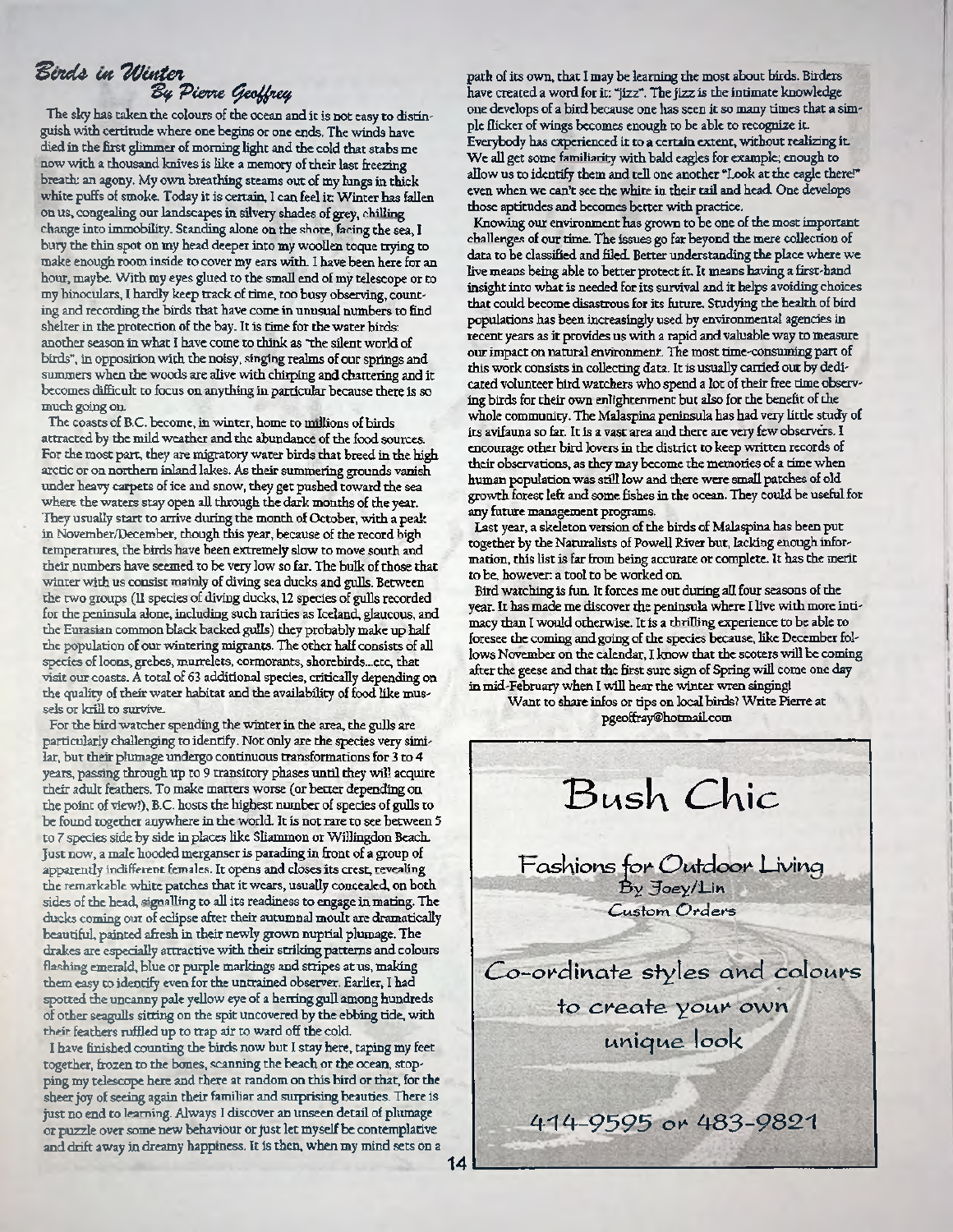#### **SPEAKINQ IN THE SAENACULAC** \_\_\_\_\_\_\_\_\_\_\_\_\_\_\_ SY tE O **OUtNlN\_\_\_\_\_\_\_\_\_\_\_**

#### \*74e TWat Ok */fit*

\*1 work a day job to support my art habit.' A lot of artists I know say that. I know what they mean, too. I've done it. I sort of wish I were doing it now. Instead, though, I just have the art habit. The day job eludes me.

I like to think of myself as a trend-setter, you know, People imitate me; I'm sure of it. In fact, I think that children follow me down the street, emulating me. Just you watch me go by some time and see if they don't.

So, maybe more artists will lose their day jobs, because they want to be like me. Doesn't that sound cool? "Man, I'm gonna lose the day job." It's got a nice ring to it. It's the sort of thing an artist longs to say. And I should make clear, here, that an artist could be someone practicing one of many arts. We're not all painters and sculptors. There were nine muses, you know: painting, drawing, sculpting, papier-mache, fibre art, music, science, economics, accounting, recess, and uh, well, maybe there were more than nine. Anyway, we can all call ourselves artists if we want to lose our jobs. In fact, I think to some extent we're all artists.

However, we better be careful. Don't mention the phrase, "art habit," to the wrong people. There's people out there who need someone to fight. They'll take the quest for truth and/or beauty that is art and turn it into something evil, an enemy to be destroyed and trampled underfoot. They'll say that it distracts kids from what is really important, and leads them down the wrong path. They'll say that it's a cult, like a religion other than Christianity, or a form of government other than democracy, or a colour other than white. They'll say that its practitioners dress weird, and they smell funny, and they take it seriously when you ask them how they are. They'll come after us in tanks.

So keep your art under your hat. Pass it around furtively in the dark, and only in groups of friends whom you trust. That way, they will never find out about it, and we can keep it our little secret forever. No one will ever make war on a loose-knit group of cells, whose members don't know more than three others in the organization, and who clandestinely move sealed packages across borders without any clear motive or explanation. They'll just think you're Masons or Rotarians or Scout Leaders like they are.

If you do it enough, they might even give you one of those day jobs where you get highly paid to do nothing all day. I'm sure mine is coming along any minute now. I'll be a columnist or something. They say that every work of art is a portrait of the artist, you know. How did you expect this to end?

# **Lund Water Taxi**  $Total$  *Coastal Service* **Year Round Schedule: From Lund: 7:45 am 4:00 pm From Savary: 8:00 am 4:30 pm** Phone Reservations Appreciated 604 483-9749 **YAYAS' CAFE THE PLACE TO CONNECT IN LUND FOOD, DRINKS, INTERNET, INFO, SPECIAL EVENTS Tuesdays-Sundays, 8am-4pm 483-9020**

#### **Happenings at YAYAS CAFE**

As many of us hibernate at home or fly south for warmer and sunnier climates, YAYAS continues to provide food, drinks, companionship, solace and conversations for denizens of Lund. Hearty soups. Amber's freshly baked muffins. Dr. Dave's remedies, Pat's farm eggs and Keith and Natasha's smiles have warmed the innards of those seeking local camaraderie.

At YAYAS we have introduced a lecture series called "Healing Options in our Community", featuring some of Lund's own alternative medicine practitioners, as they explain and demonstrate their healing methods. These lectures take place the second Sunday of every month, at 11 a.m., starting with a tasty, hearty brunch, and followed by the lecture.

The first lecture featured Myrlam Morgenstern, who described classical homeopathy. On February 9th, the second lecture will be delivered by Maggi Lindsdy, who will demonstrate the gentle, non-invasive, transformative power that Is Reiki. Reiki Is useful with chronic pain relief. Insomnia, digestive disorders and immune system balancing. The following months include lectures by Fran Calvert (Kinesiology), Michael Mazurek (Huna), Sally Keays (Herbs) and Rolsin Sheehy-Culhane (Wise Woman Way of Birth).

On Wednesday, March 12th, YAYAS Invites all local (loco?) creative writers to participate In an evening where they can share some of their original works - poetry, short stories, lyrics, essays or Just simple Jottings of fertile minds. Please let us know if you would like to participate.

Our Thursday music Jams are soon commencing, and will be featuring all of you talent musicians, and will be featuring guest artists.

*. -* Hope to see you all at YAYAS, and thanks for your support for our  $15$  community café.